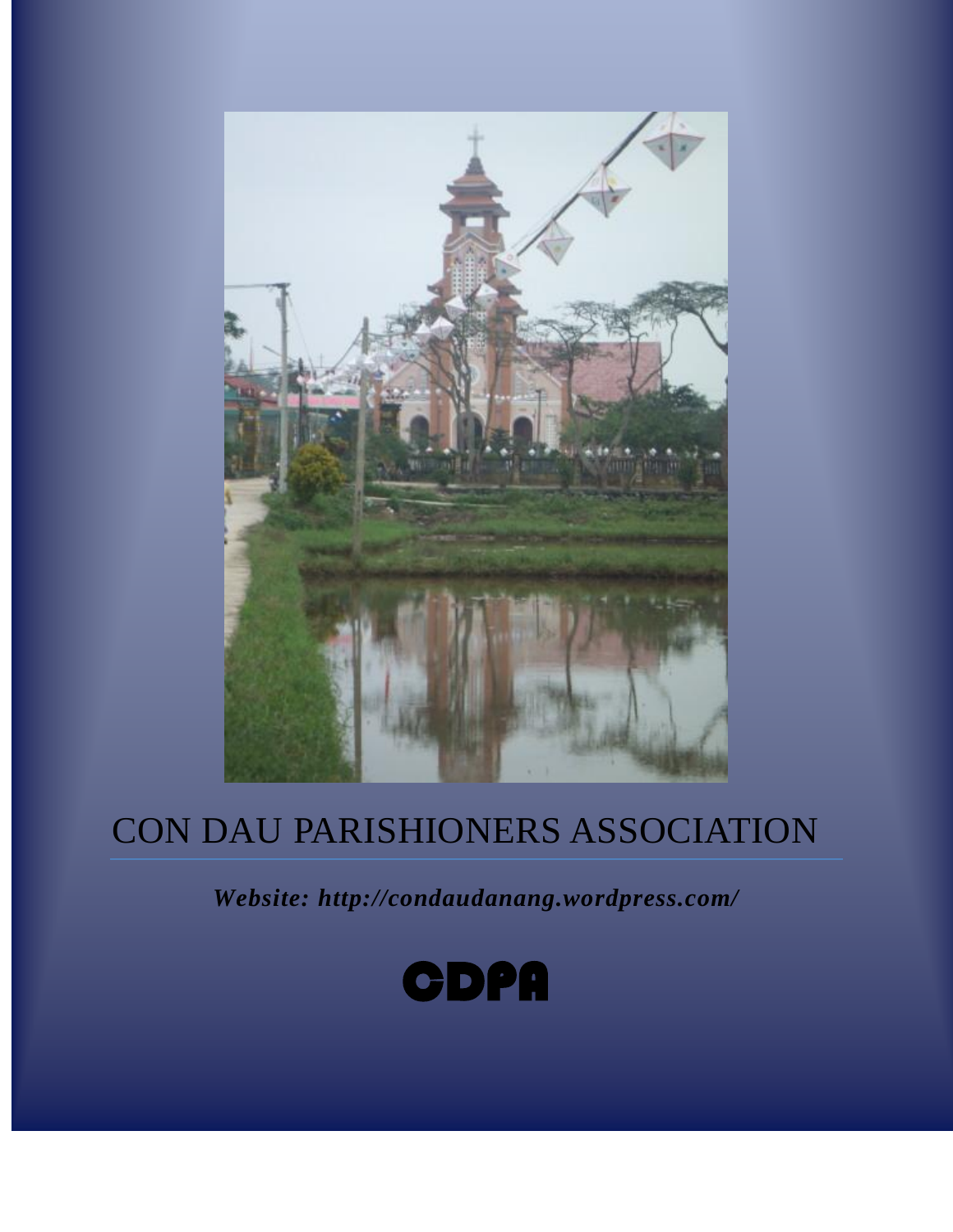# **Submission to the Universal Periodic Review of the Socialist Republic of Vietnam**

- 1. We are an association of more than 200 members, primarily former residents of Con Dau Parish, Da Nang City who are living in the United States, Australia and Thailand, consisting of:
	- a. Refugees who escaped Vietnam in the aftermath of the end of the Vietnam War;
	- b. Recent refugees and asylum seekers who have fled the country since May 2010; and
	- c. Individuals not from Con Dau Parish but who are similarly situated.

We are submitting the following comments on behalf of ourselves and on behalf of Con Dau parishioners in Vietnam. The plight of Con Dau parishioners is typical of millions of other Vietnamese.

2. Of all the recommendations in the 2009 UPR of the Socialist Republic of Vietnam (SRV), our submission focuses on the following: "*Fully implement the land law passed (Switzerland)"*. Not only has the Socialist Republic of Vietnam (SRV) violated its own land law referred to in that recommendation, this land law itself is in violation of international laws and international agreements.

## **Violation of Domestic Laws**

- 3. Ever since the passage of its 1980 Constitution, the SRV has passed laws to nationalize properties of individual citizens as well as religious institutions, causing tremendous suffering to farmers, infringing on the rights and properties of religious congregations, and displacing entire communities of indigenous peoples. Confiscating land has become a tool of repression to target religious congregations, the Montagnards in the Central Highlands, the Hmongs in the Northwestern Mountainous Region and the Khmer Krom communities in southern provinces.
- 4. We would like to use our Con Dau Parish to illustrate this area of persistent violations of human rights, which have been going on for almost four decades. Con Dau is a village and a coterminous Catholic parish in the Diocese of Da Nang, Central Vietnam. It has 135 years of history. The area was originally a swamp with low, uncultivable land due to salt water coming in during the full moon. The ancestors of the residents of Con Dau built a dam to prevent seawater and turned Con Dau into a habitable area. French and Vietnamese priests led this effort to build a beautiful and prosperous parish. The centuryold cemetery of the parish, in which generations of parishioners have been buried, is located about 1km from the parish's church. This cemetery, property of the parish, is a beautiful 10 hectare park with more than 2000 burial plots. In the middle of the cemetery is a concrete plaza with a chapel where parishioners gather for evening prayers. Because the cemetery is over 100 years old, it was designated a national historic heritage site under Vietnamese law.
- 5. On 26<sup>th</sup> of June 2008, the People's Committee of Da Nang City issued Decision No. 5111/QD-UBND to confiscate the entire parish, thus displacing all two thousand of its residents and wiping out this historical Catholic parish, purportedly for an eco-tourism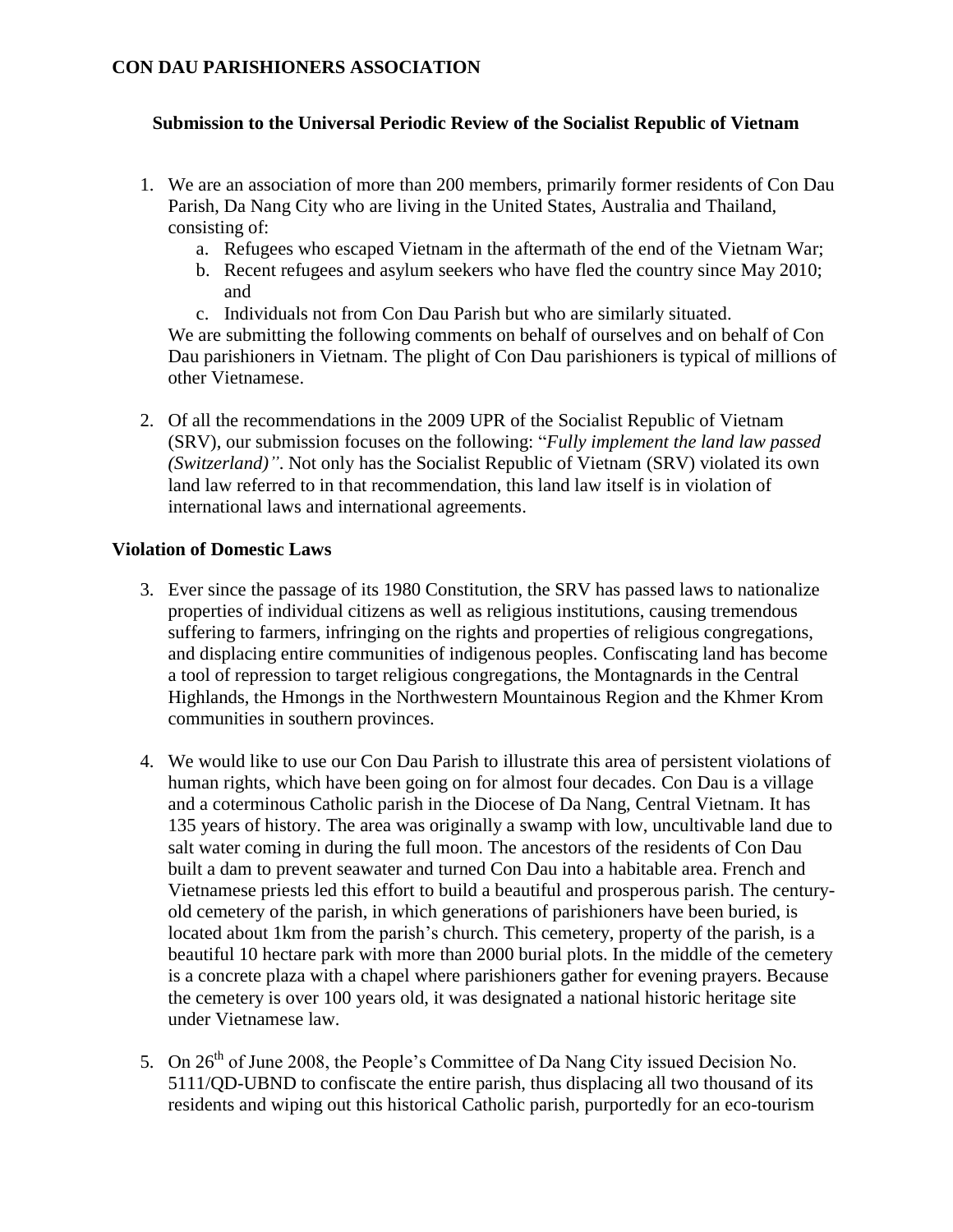development project. This was a clear violation of Vietnam's own laws regulating the land "recovery" process as laid out in Decree No. 181-2004. This decree allows for government's "recovery" of lands for the following purposes only: national defense, national security, national interest, public benefits, and economic development projects that belong in "Group A". Group A projects do not include urban development unless they involve infrastructure for a new urban area. The eco-tourism project in Con Dau does not qualify under Group A.

- 6. Furthermore, it is a development project of a private company (The SUN Group Ltd.) to turn a profit for its owners or stockholders, having nothing to do with public interests or benefits. The government should have let this development company negotiate directly with residents of the Con Dau Parish. Instead, on May 4, 2010 the government of Da Nang City sent in hundreds of police to block the funeral of a 93-year old woman parishioner, claiming that the Parish' cemetery must be relocated and therefore off-limit to the parishioners. Over one hundred parishioners, including men, women, children and seniors, were brutally beat up. Sixty two parishioners were taken to the police station, where they were repeatedly tortured for days and some for weeks. Seven of them were sentenced to prison terms. On July 1, 2010 the militia caught and tortured Nguyen Thanh Nam to extract information about parishioners who posted photos and videos of police brutality on the internet. The next day he died of bleeding injuries. Some 90 parishioners trekked across Laos to seek refugee protection in Thailand. The United Nations High Commissioner for Refugees (UNHCR) has recognized the vast majority of them as victims of persecution and granted them refugee status.
- 7. After the May 4 raid, the police then rounded up parishioners and, threatening imprisonment and other retaliatory measures, forced them to surrender their land and homes for insignificant compensation, at approximately \$12 USD/m2. The developer then turned around and posted billboards placing the Con Dau Parish on sale, in the form of residential plots. The sale price was \$400 USD/m2, or 33 times the level of compensation. Some of the parishioners inquired about purchasing their own land, even at the much higher price, but were told that they may not – the only option available to them was to relocate outside of Con Dau Parish.
- 8. The police continue to resort to intimidation and threats so to coerce parishioners to surrender their real properties. In many instances, the police have summarily evicted the residents to allow the developer's contractor to bulldoze their homes. As recent as December 19, 2012, the police surrounded a home in Con Dau Parish while the thugs accompanying them broke into it, disrupted the family during lunch, and beat up the wife in front of her husband and two daughters. The couple managed to escape from Con Dau Parish on the same day, went into hiding in another village and then fled to Thailand. Their two daughters later joined them in Thailand. The entire family is now seeking protection from the UN High Commissioner for Refugees.
- **9.** This confiscation of land and real properties not only violates Vietnam's own laws but also infringes on the properties of citizens of other countries. Many members of our Association are US citizens; we have retained our original ownership of real properties in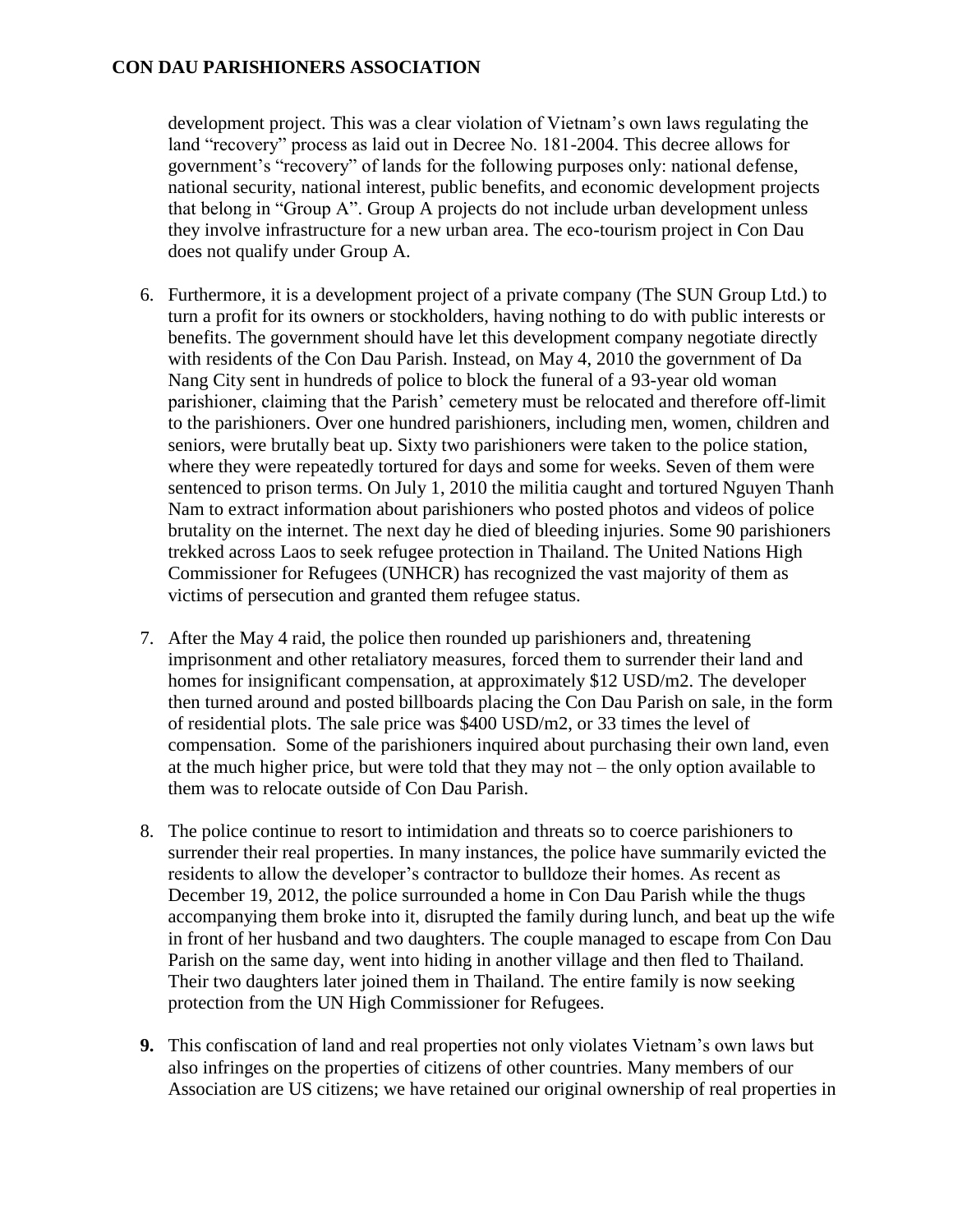Con Dau Parish while allowing relatives to live in our homes or cultivate our farmlands. Many others among us have inherited real properties from our Vietnamese relatives. As the government continues its efforts to expropriate additional land in Con Dau Parish, the SRV practically continues to violate the right to own property of non-Vietnamese citizens, which is a violation of international laws. This is happening not only in Con Dau Parish but throughout the country.

## **Violation of International Laws**

- 10. Article 17 of the Universal Declaration of Human Rights stipulates that: (1) Everyone has the right to own property alone as well as in association with others; and (2) No one shall be arbitrarily deprived of his property. Accordingly, governments have come to agreements on certain norms and rules of conduct relating to the protection of their citizens' properties: the expropriation of alien property is lawful only if prompt, fair and effective compensation is provided for. A number of governments have promulgated laws to protect the properties of their citizens. For example, the U.S.' International Claims Settlement Act of 1949 established the Foreign Claims Settlement Commission to arbitrate claims of U.S. citizens and U.S. companies against foreign governments over expropriated properties. The U.S. Foreign Assistance Act of 1961 as amended in 1964 (22 USC 2370(e)) stipulates that the President suspends all assistance to a country the government of which has expropriated the properties of U.S. citizens, and the U.S. government votes against loans to that government from international financial institutions such as the World Bank and the Asian Development Bank. The Trade Act of 1974 (19 USC 2462(b)(2)) stipulates that the President shall not grant Generalized System of Preferences (GSP) status to a government that has *"nationalized, expropriated or otherwise seized property of U.S. citizens or corporations without providing, or taking steps to provide, prompt, adequate, and effective compensation, or submitting such issues to a mutually agreed forum for arbitration."*
- 11. The SRV's land laws of 1993 and 2003 have arbitrarily expropriated the property of foreign nationals without compensation. Furthermore, such expropriation is unlawful because it involves violations international agreements.
- 12. In 1975, the Democratic Republic of Vietnam (North Vietnam) breached the Paris Peace Accords and invaded the Republic of Vietnam (South Vietnam). Some 130,000 South Vietnamese fled by sea and were evacuated by the US  $7<sup>th</sup>$  Fleet. Responding to the large number of real estates left vacant by Vietnamese who had left the country in the days leading to the fall of South Vietnam and afterwards, the government of a unified Vietnam on April 14, 1977 issued Executive Decision 111/1977/CP (Chapter II) to place such real estates under temporary State administration. It stated that *"All residential housing, land and properties absent of owners who are Vietnamese or foreigners are directly administered by the government. When these owners return, the government will resolve [the matter] with them. No one may expropriate, unilaterally transfer ownership, sell or buy residential housing, or properties in the absence of their owners without the authorization of the government agencies with proper jurisdiction."* This Executive Decision also placed real estates owned by certain mid- to high-ranking officials of the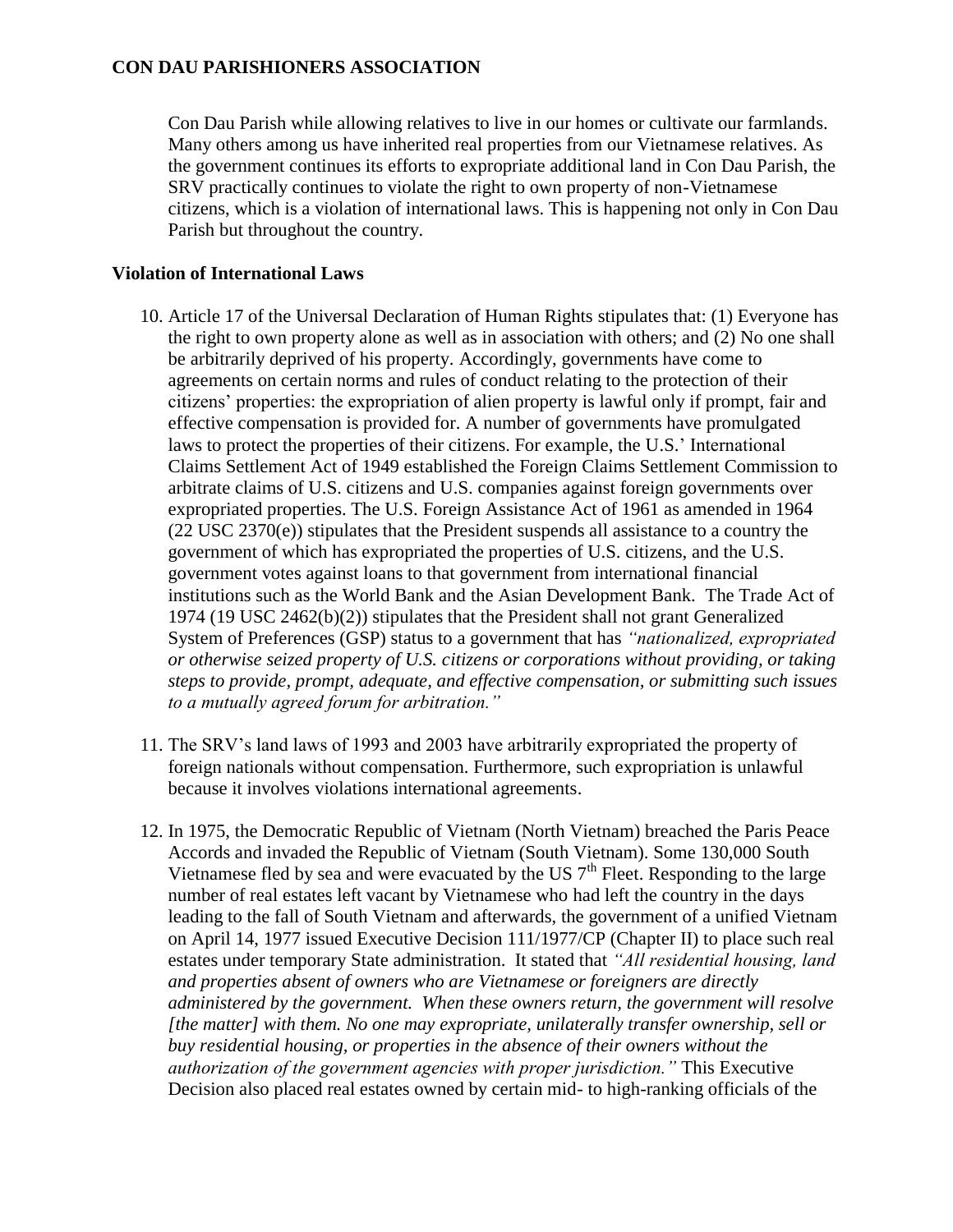South Vietnamese government or military under State's direct administration, without disputing their ownership.

- 13. Executive Decision 111/1977/CP also applied to the hundreds of thousands of Vietnamese who later fled the country by sea (known as the "boat people") or by land, the hundreds of thousands of Vietnamese who were sent to "New Economic Zones" and the hundreds of thousands of South Vietnamese government officials or military personnel sent to "re-education" camps. Many of these Vietnamese nationals later resettled to other countries as refugees from May 1975 to around 2000.
- 14. On the 18<sup>th</sup> of December 1980, the National Assembly of the unified Vietnam passed the new Constitution, which declared, for the first time, that *"land belongs to the entire people with the State as the representative owner,"* thus nationalizing all lands. By that time, many among the 130,000 evacuees and the early "boat people" had already acquired citizenship of countries where they were residing. There were also Vietnamese other than evacuees who had become citizens of other countries whose land was affected by the 1980 Constitution. For example, many South Vietnamese government officials working or exchange students studying in Western countries were recognized as *"sur place"* refugees in May 1975. By the time the 1980 Constitution was passed, many of them had already acquired citizenship of these countries.
- 15. Furthermore, the 1980 Constitution's provision on the State ownership over all lands did not come into effect until much later. In 1987 the National Assembly promulgated Vietnam's Land Law to place all land under the people's collective ownership and the government's administration; individuals, organizations and agencies have the right to land use but may no longer own land. While the 1987 Land Law nationalized lands, it did not address lands that had been placed under State administration after their rightful owners had fled Vietnam. In fact, in a communique dated November 11, 1989 to the Chairman of the People's Committee of Ho Chi Minh City, Deputy Prime Minister Nguyen Huu Tho asserted that only the People's Court may strip a person's of his/her ownership of real estate, which is protected by the Constitution. The communique requested that the said People's Committee return to return the relevant real estate, which had been placed under State administration, to its rightful owner.
- 16. The SRV's 1992 Constitution re-asserted the government's role in administering all lands and in assigning land use rights to individuals and entities. The following year, the SRV's National Assembly passed the new Land Law to implement the 1992 Constitution, declaring that the government will not return land placed under State administration to its original owners once it had been assigned to other entities, effectively nullifying Executive Decision 111/1977/CD. In other words, lands that belonged to Vietnamese who evacuated in April 1975 and refugees who left the country afterwards and that had been placed under State administration were effectively nationalized in 1993 (on 14<sup>th</sup> of July, 1993 to be exact). By that time hundreds of thousands of Vietnamese had already acquired citizenship of countries where they resided.